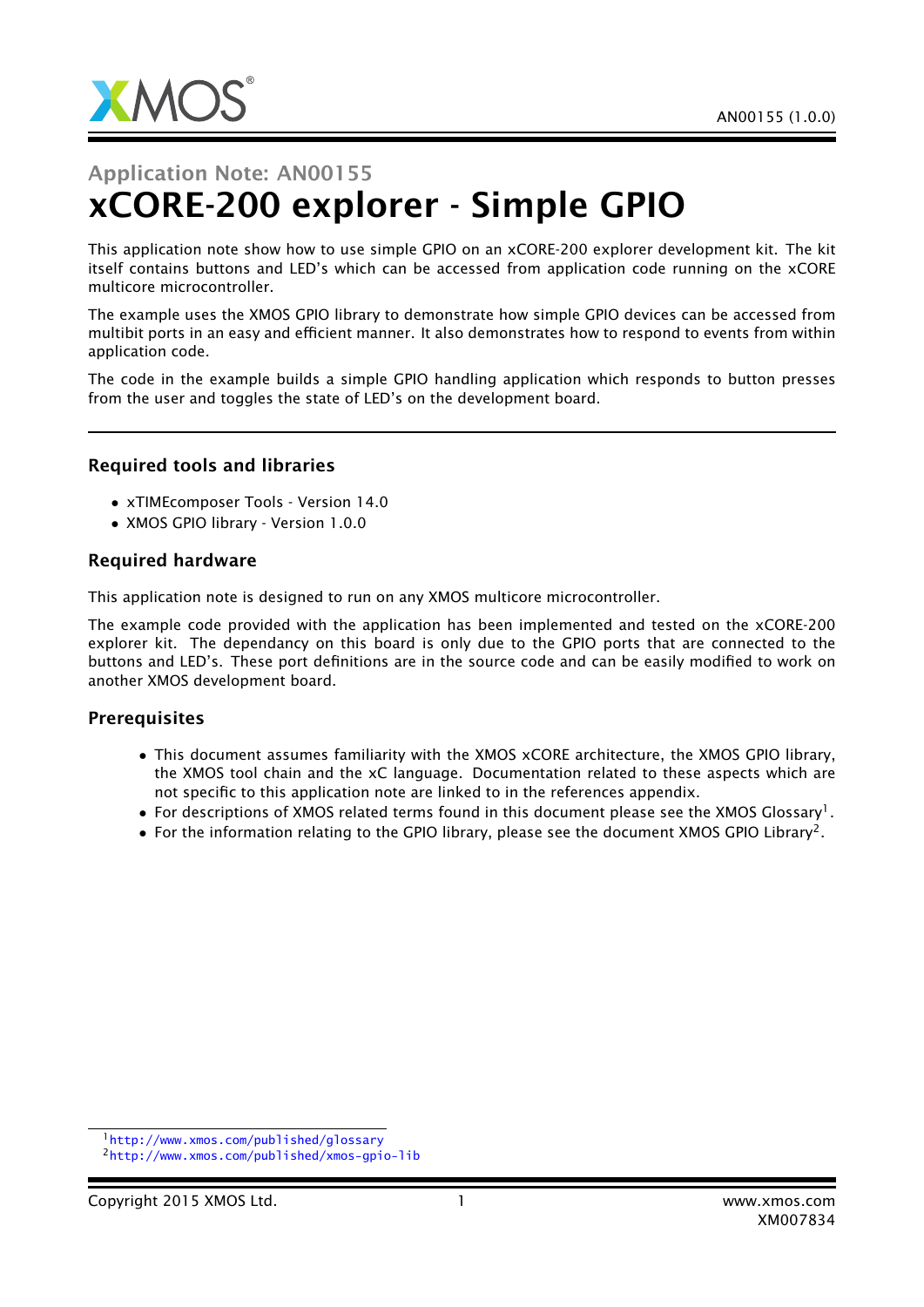

## 1 Overview

## 1.1 Introduction

xCORE-200 explorerKIT contains everything you need to start developing applications on the powerful xCORE-200 multicore microcontroller products from XMOS. It's easy to use and provides lots of advanced features on a small, low cost platform.

The xCORE-200 explorerKIT features our XE216-512 xCORE-200 multicore microcontroller. This device has sixteen 32bit logical cores that deliver up to 2000MIPS completely deterministically. The combination of 100/1000 Mbps Ethernet, high speed USB and 53 high performance GPIO make the xCORE-200 explorerKIT an ideal platform for functions ranging from robotics and motion control to networking and digital audio.

The xCORE-200 explorerKIT also features a 3D accelerometer, a 3-axis gyroscope and six servo interfaces for rapid prototyping of motor and motion control projects.

This application note demonstrates how to use simple GPIO and event handling with the buttons and LED's on the development kit.



## 1.2 Block diagram

Figure 1: Block diagram of XE216-512 device on xCORE-200 explorerKIT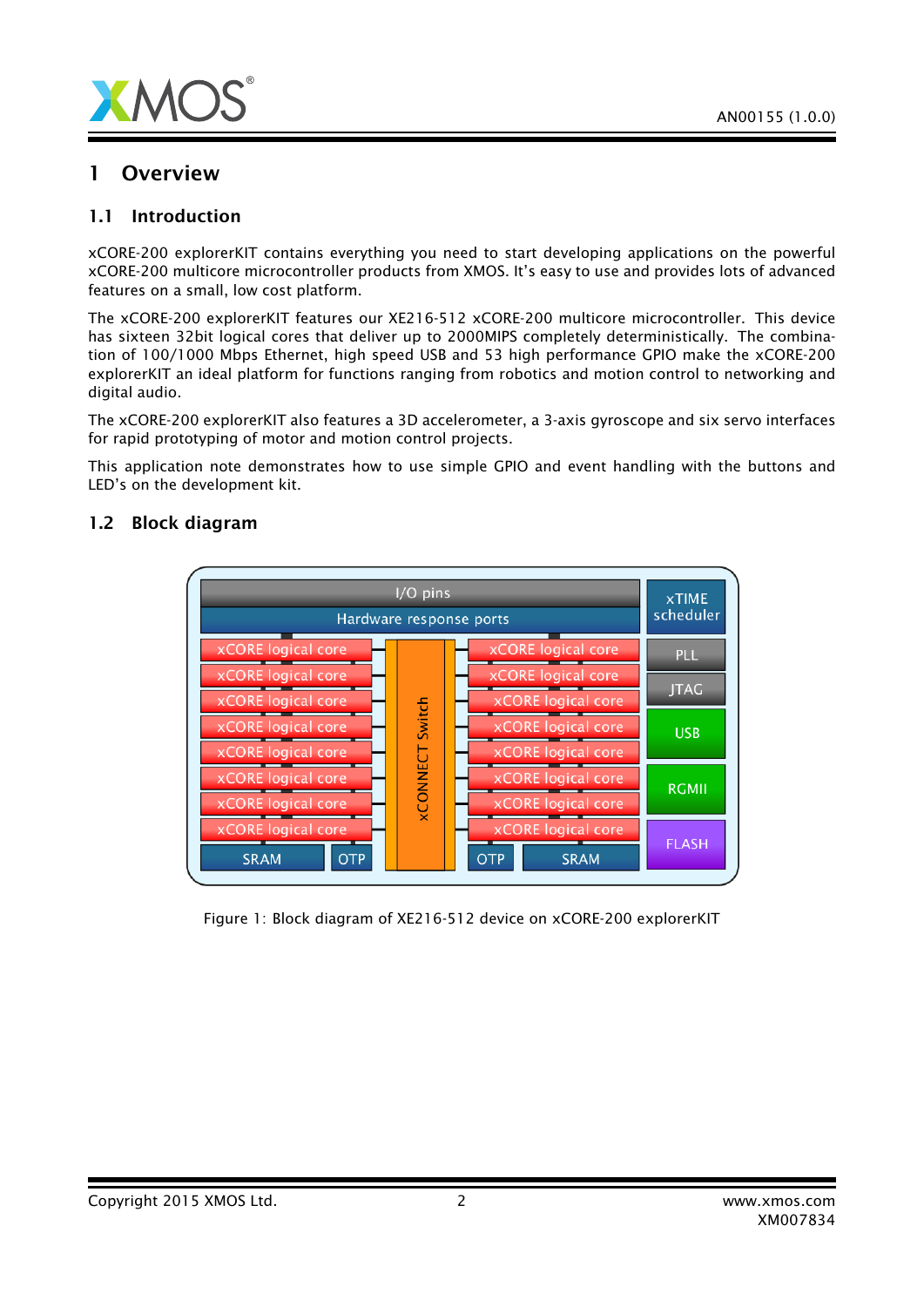

# 2 Simple GPIO application note

The example in this application note uses the XMOS GPIO library and shows a simple program that responds to user interaction on the buttons of the development board and toggles LED values based on the input.

For the Simple GPIO application example, the system comprises of two tasks running on seperate logical cores of an xCORE-200 multicore microcontroller.

The tasks perform the following operations.

- A task to handle input from a multibit port provided by the XMOS GPIO library
- A task to provide the GPIO handler routine which sets LED's on and off based on user input on the buttons

These tasks communicate via the use of interfaces which allow data to be passed between application code running on separate logical cores and tiles.

The following diagram shows the task and communication structure for this simple GPIO application example.



Figure 2: Task diagram of simple GPIO example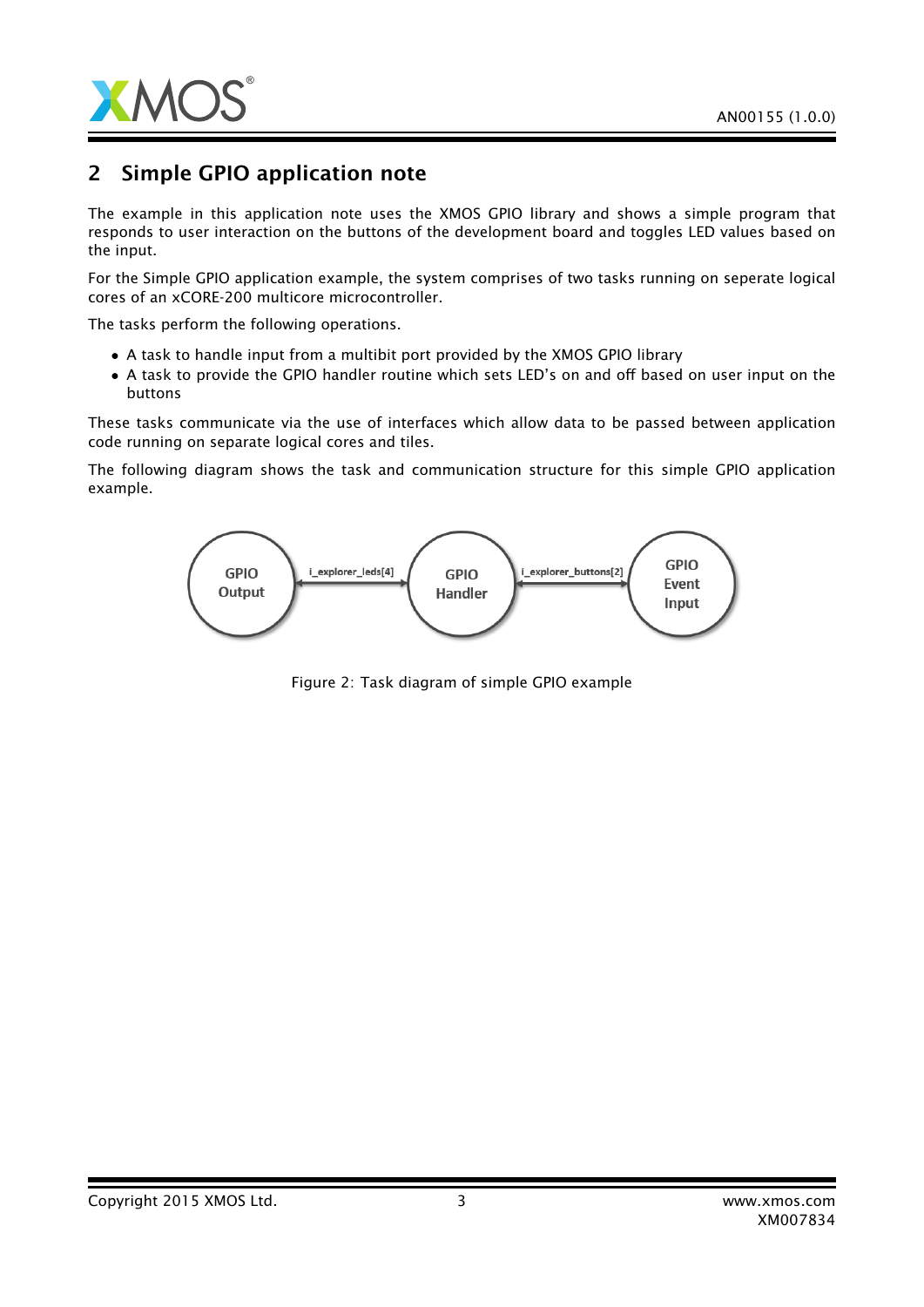

## 2.1 Makefile additions for this example

To start using the GPIO library, you need to add lib\_gpio to your Makefile:

```
USED_MODULES = ... lib_gpio ...
```
You can then access the GPIO functions in your source code via the gpio.h header file:

#include <gpio.h>

## 2.2 Application resource declaration

The following declarations are used to define the GPIO ports used in this application example.

```
// GPIO port declarations
on tile[0] : in port explorer_buttons = XS1_PORT_4E;
on tile[0] : out port explorer_leds = XS1_PORT_4F;
```
These configure GPIO port XS1\_PORT\_4E to be an input port which is connect to the buttons on the physical hardware and XS1\_PORT\_4F as an output port which is connected to the LED's on the development board.

## 2.3 The application main() function

Below is the source code for the main function of this application, which is taken from the source file main.xc

```
int main() {
  input_gpio_if i_explorer_buttons[2];
 output_gpio_if i_explorer_leds[4];
 par {
    on tile[0] : input_gpio_with_events(i_explorer_buttons, 2, explorer_buttons, null);
     on tile[0] : output_gpio(i_explorer_leds, 4, explorer_leds, null);
     on tile[0] : gpio_handler(i_explorer_buttons[0], i_explorer_buttons[1],
                               i_explorer_leds[0], i_explorer_leds[1],
                               i_explorer_leds[2], i_explorer_leds[3]);
 }
   return 0;
}
```
Looking at this in a more detail you can see the following:

- A GPIO input typed interface is declared for the two development board buttons
- A GPIO output typed interface is declared for the four development board LED's
- The par functionality describes running separate tasks in parallel
- The output\_gpio task is combined with the gpio\_handler routine by the compiler
- There is a function call to configure the input GPIO interfaces input\_gpio\_with\_events()
- There is a function call to configure the output GPIO interfaces output\_gpio()
- There is a function to deal with handling the button requests from the user gpio\_handler()
- In this example all tasks run on the tile[0]

## 2.4 Responding to user interaction with the buttons

The application code for dealing with user button presses is implemented in the file main. $xc$ , this contains the function gpio\_handler() which is used to deal with events on the GPIO ports connected to the buttons.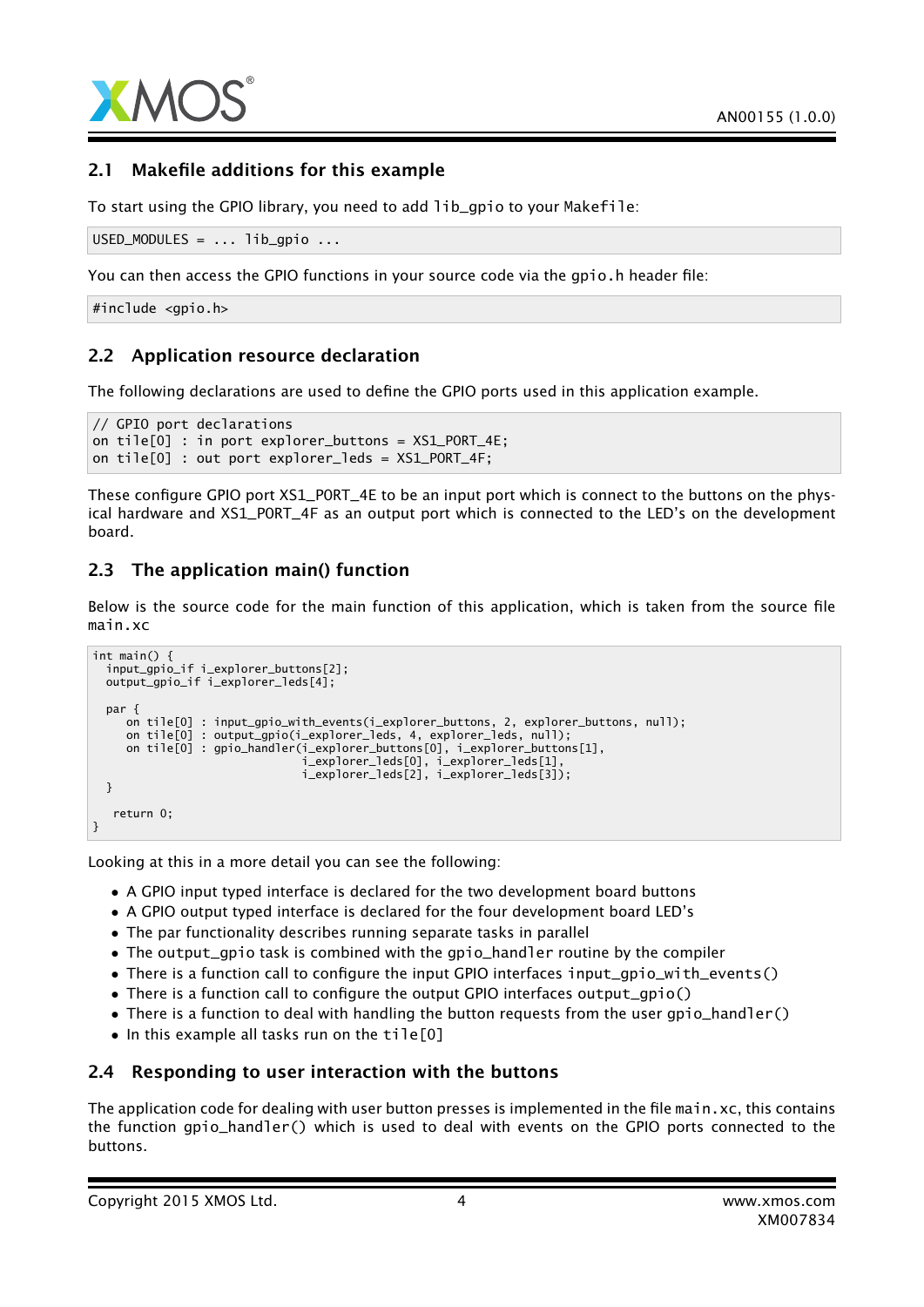

The task defined by the function gpio\_handler() takes the following arguments.

```
void gpio_handler(client input_gpio_if button_1, client input_gpio_if button_2,
                  client output_gpio_if led_green, client output_gpio_if rgb_led_blue,
                 client output_gpio_if rgb_led_green, client output_gpio_if rgb_led_red) {
```
From this you can see the following.

- The first two arguments are the input GPIO interfaces for the two buttons on the xCORE-200 explorer board
- The next four arguments are the output GPIO interfaces for the green LED and the three elements of the RGB LED

Inside this task the current state of each LED is kept in the following variables which are declared at the top of the function

```
// LED state
unsigned int green_led_state = 0;
unsigned int rgb led_state = 0;
```
The input GPIO's are connected to the buttons on the development board, the buttons themselves are active low. The following code sets the initial event state of both of the buttons to trigger when the value on the GPIO pin is 0. This is done using the function event\_when\_pins\_eq.

```
// Initial button event state, active low
button_1.event_when_pins_eq(0);
button_2.event_when_pins_eq(0);
```
The body of the GPIO handling task is enclosed within a while (1) loop and a select statement which triggers when events on the buttons occur.

while (1) { select {

There are two events handled in the select statement, the first is for button 1 on the development board. This button will be used to toggle the state of the single green LED.

```
// Triggered by events on button 1
case button_1.event():
 if (button_1.input() == 0) {
    green_led_state = ~green_led_state;
    led_green.output(green_led_state);
    // Set button event state to active high for debounce
    button_1.event_when_pins_eq(1);
 } else {
    // Debounce button
    delay_milliseconds(50);
    button_1.event_when_pins_eq(0);
 }
 break;
```
From this you can see the following.

- The event is triggered whenever the GPIO event state set with event\_when\_pins\_eq occurs
- If the value is 0 (button pressed) the state of the green led is toggled
- The new value to be driven to the green LED is output with 1ed\_green.output(green\_led\_state)
- The state of the green LED is kept in the variable green\_led\_state
- The event on button\_1 is then set to trigger when the GPIO goes high using event\_when\_pins\_eq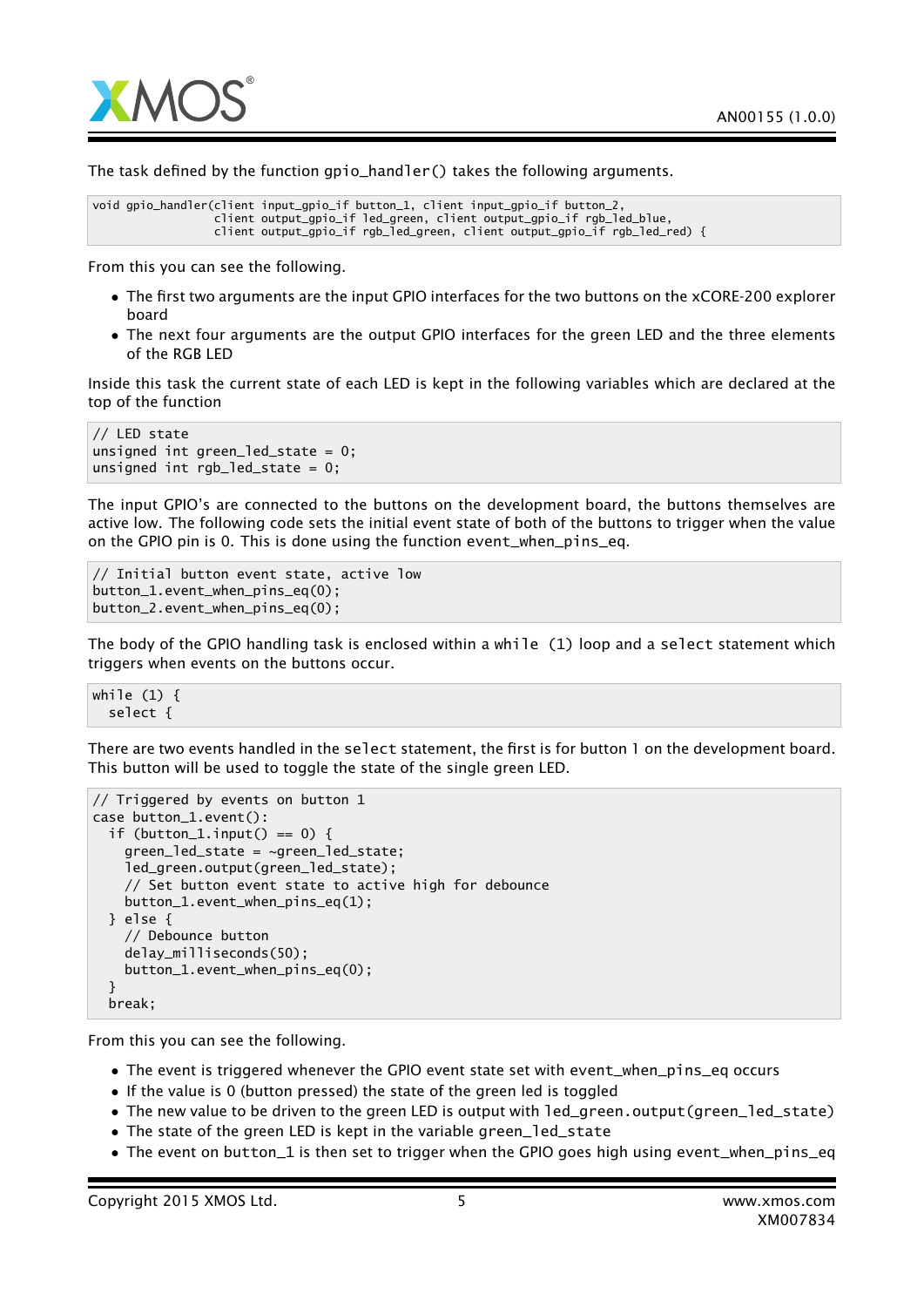

• When the event triggers with a value of 1 on the GPIO we debounce the button and go back to original state

The second event handled in the select statement deals with button 2 on the development board. This button is used to toggle the state of the RGB LED on the development board.

```
// Triggered by events on button 2
 case button_2.event():
    if (button_2.input() == 0) {
      rgb_led_red.output(0);
      rgb_led_green.output(0);
      rgb_led_blue.output(0);
      rgb_led_state++;
      rgb_led_state %= 4;
      switch (rgb_led_state) {
        case 1:
          rgb_led_red.output(1);
          break;
        case 2:
          rgb_led_green.output(1);
          break;
        case 3:
          rgb_led_blue.output(1);
          break;
      }
      // Set button event state to active high for debounce
      button_2.event_when_pins_eq(1);
    } else {
      // Debounce button
      delay_milliseconds(50);
      button_2.event_when_pins_eq(0);
    }
    break;
}
```
From this you can see the following.

- The event is triggered whenever the GPIO event state set with event\_when\_pins\_eq occurs
- If the value is 0 (button pressed) the state of the of the RGB LED is changed
- The RGB LED state goes from RED -> GREEN -> BLUE -> OFF
- There is a basic state machine which keeps track of the RGB LED state using a variable rgb led state
- The new value to be driven to the element of the RGB LED is done via the output() interface function
- The event on button\_2 is then set to trigger when the GPIO goes high using event\_when\_pins\_eq
- When the event triggers with a value of 1 on the GPIO we debounce the button and go back to original state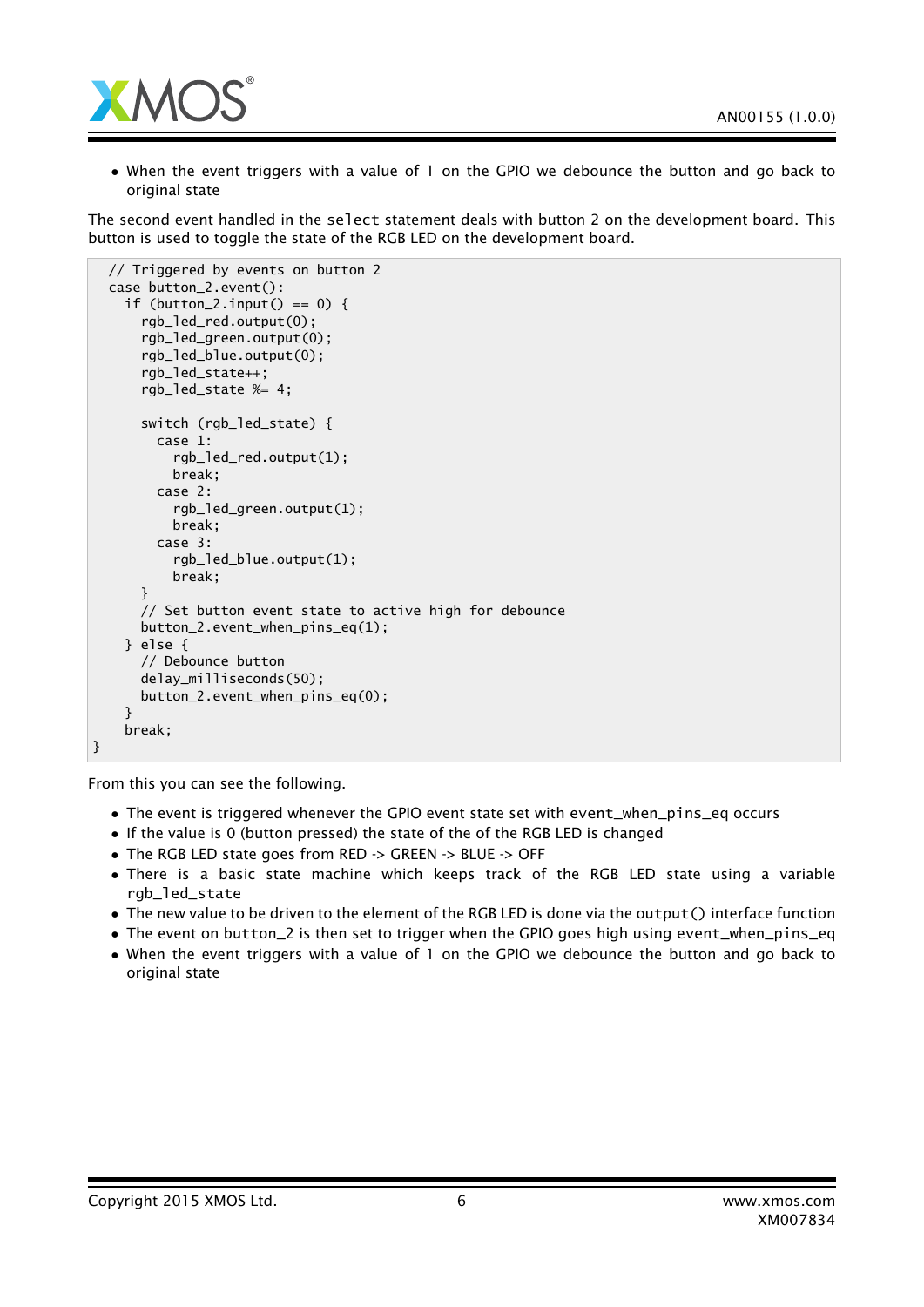

# APPENDIX A - Demo Hardware Setup

To run the demo, connect the xCORE-200 explorerKIT power to a USB socket, plug the XTAG into the board and connect the xTAG USB cable to your development machine



Figure 3: XMOS xCORE-200 explorerKIT

The hardware should be configured as displayed above for this demo:

- The XTAG debug adapter should be connected to the XSYS connector and the XTAG USB cable should be connected to the host machine
- The xCORE-200 explorerKIT should have the power cable connected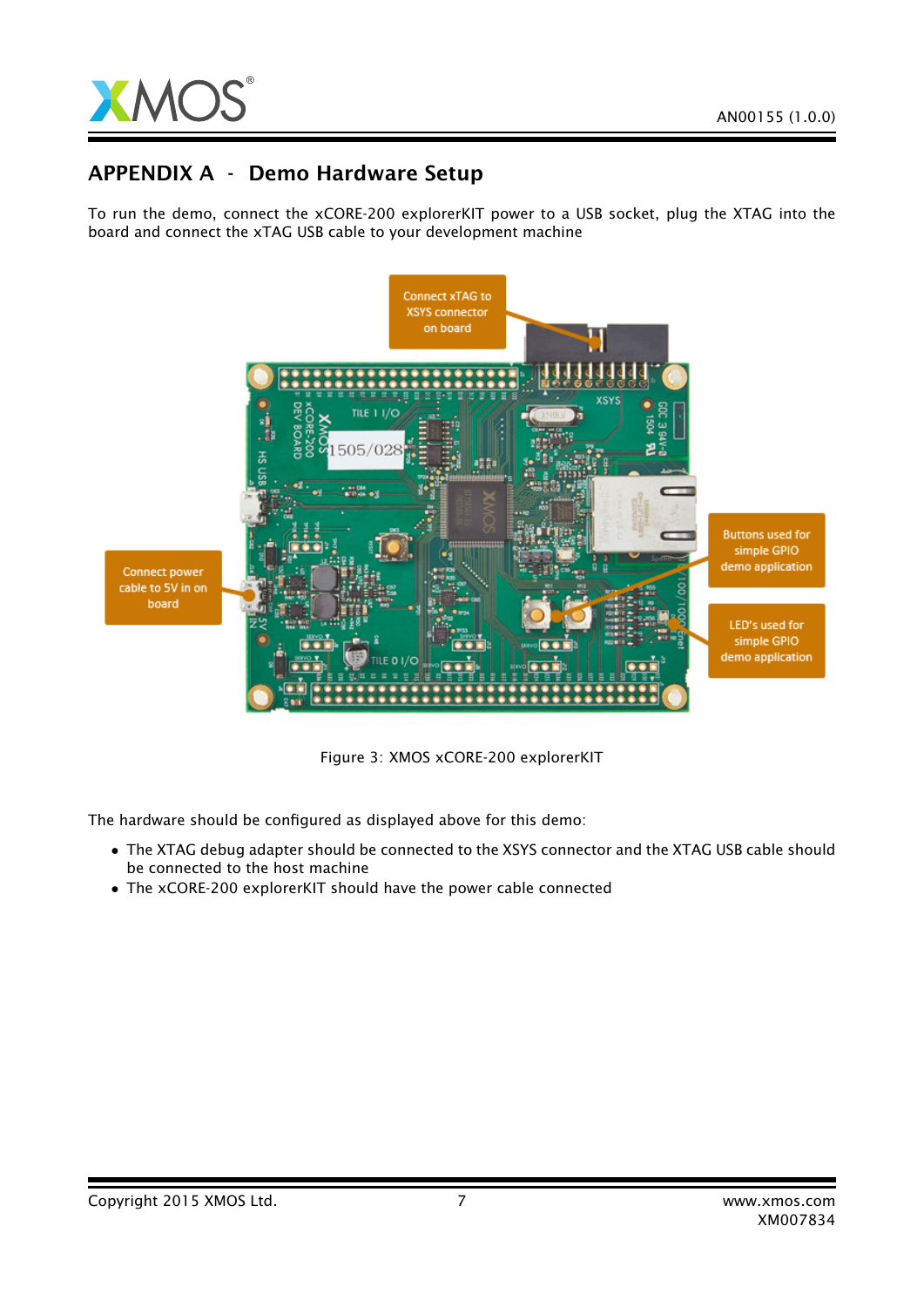

# APPENDIX B - Launching the demo application

Once the demo example has been built either from the command line using xmake or via the build mechanism of xTIMEcomposer studio we can execute the application on the xCORE-USB sliceKIT.

Once built there will be a bin directory within the project which contains the binary for the xCORE device. The xCORE binary has a XMOS standard .xe extension.

## B.1 Launching from the command line

From the command line we use the xrun tool to download code to both the xCORE devices. If we change into the bin directory of the project we can execute the code on the xCORE microcontroller as follows:

> xrun app\_simple\_gpio\_demo.xe <-- Download and execute the xCORE code

Once this command has executed the application will be running on the xCORE-200 explorerKIT

#### B.2 Launching from xTIMEcomposer Studio

From xTIMEcomposer Studio we use the run mechanism to download code to xCORE device. Select the xCORE binary from the bin directory, right click and then run as xCORE application will execute the code on the xCORE device.

Once this command has executed the application will be running on the xCORE-200 explorerKIT

#### B.3 Running the simple GPIO demo

Once the application is started via either of the above methods the LED's on the development board can be toggled by pressing the buttons. This demonstrates a simple event handling application on the xCORE-200 explorerKIT.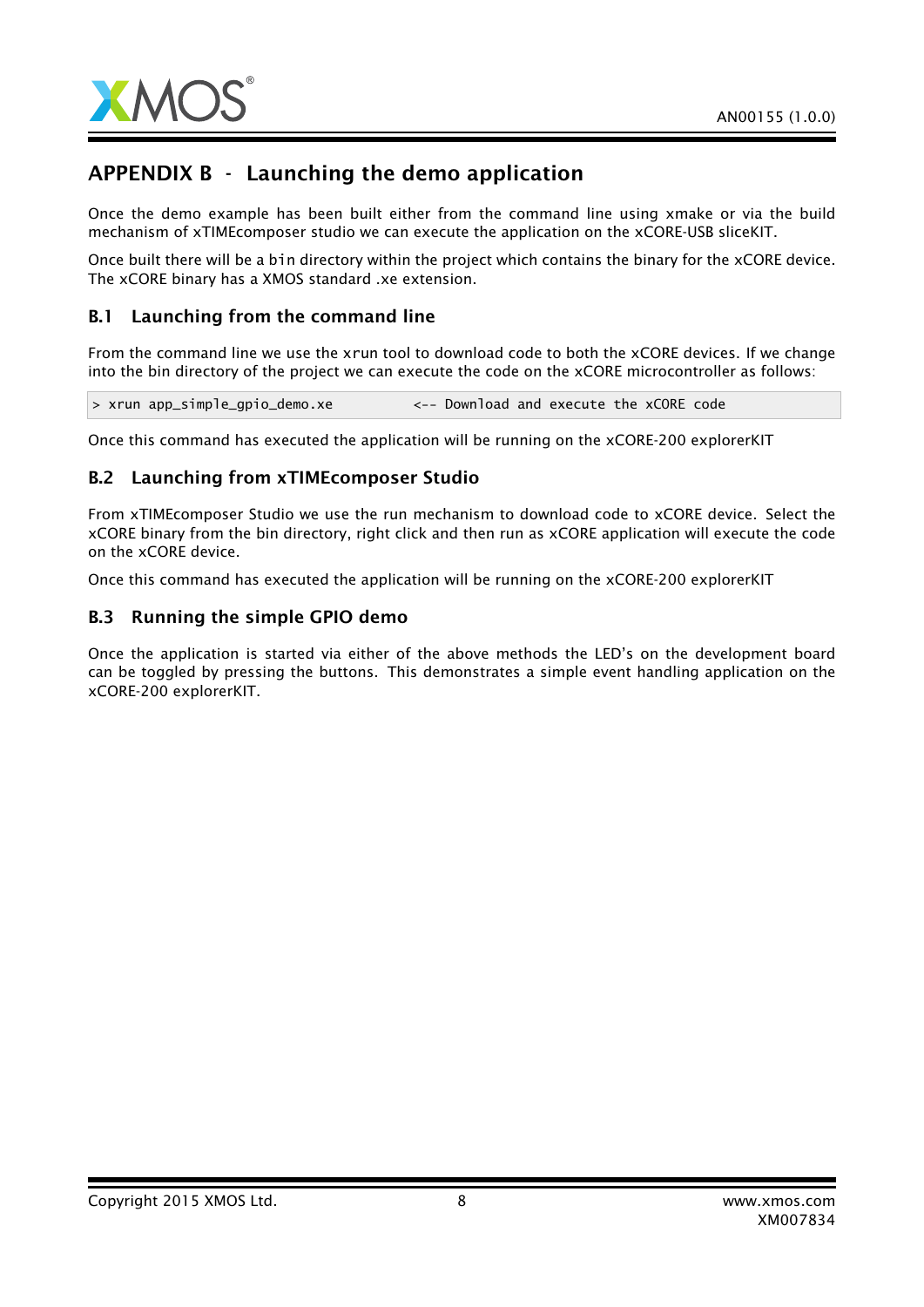

# APPENDIX C - References

XMOS Tools User Guide <http://www.xmos.com/published/xtimecomposer-user-guide> XMOS xCORE Programming Guide <http://www.xmos.com/published/xmos-programming-guide> XMOS GPIO Library <http://www.xmos.com/published/xmos-gpio-lib>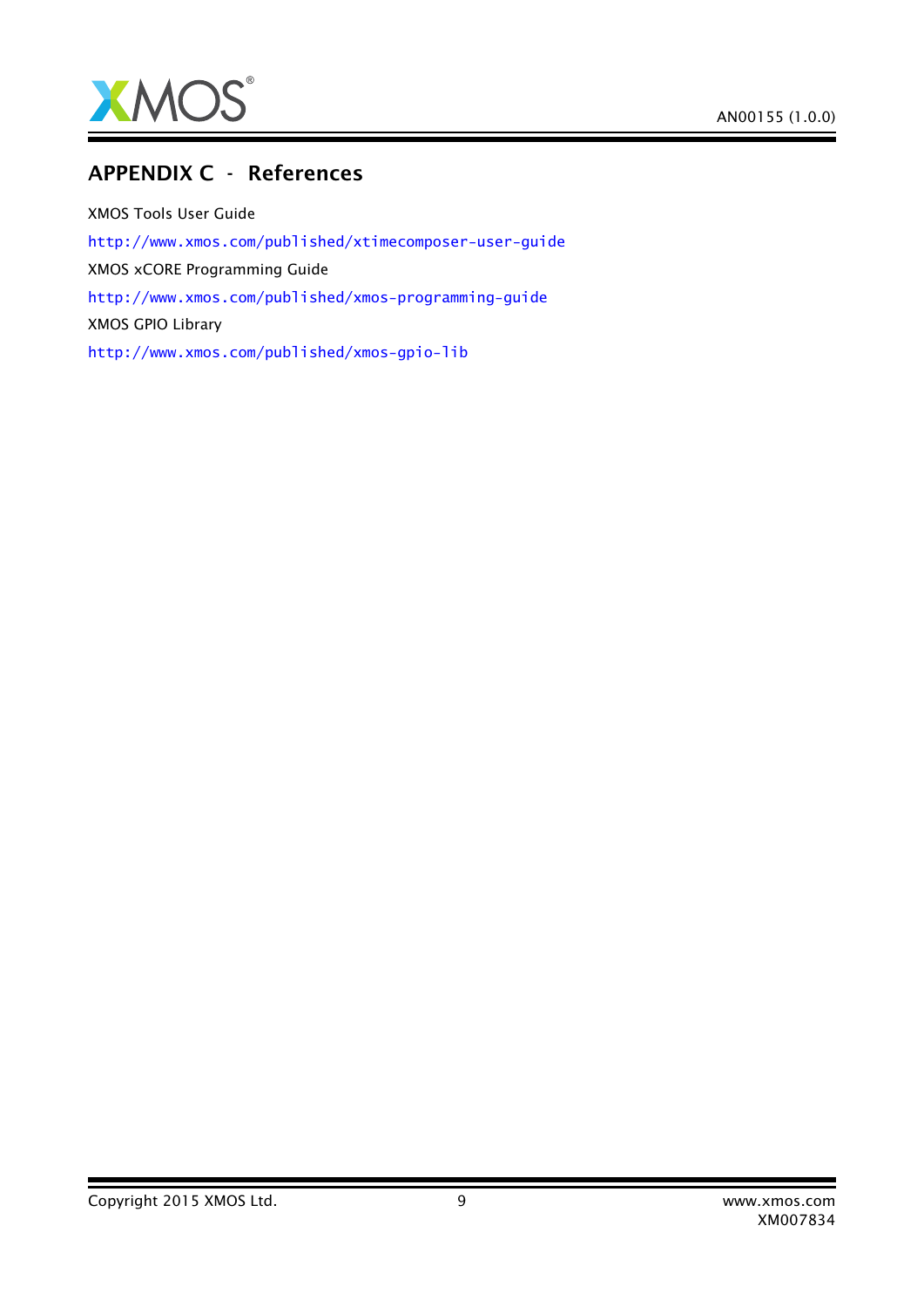

# APPENDIX D - Full source code listing

#### D.1 Source code for main.xc

```
// Copyright (c) 2015, XMOS Ltd, All rights reserved
#include <xs1.h>
#include <platform.h>
#include <gpio.h>
// GPIO port declarations
on tile[0] : in port explorer_buttons = XS1_PORT_4E;
on tile[0] : out port explorer_leds = XS1_PORT_4F;
// GPIO handler routine
void gpio_handler(client input_gpio_if button_1, client input_gpio_if button_2,
                   client output_gpio_if led_green, client output_gpio_if rgb_led_blue,
                   client output_gpio_if rgb_led_green, client output_gpio_if rgb_led_red) {
  // LED state
  unsigned int green_led_state = 0;
  unsigned int rgb_led_state = 0;
  // Initial button event state, active low
  button_1.event_when_pins_eq(0);
  button_2.event_when_pins_eq(0);
  while (1) {
    select {
      // Triggered by events on button 1
      case button_1.event():
        if (button_1.input() == 0) {
          green_led_state = ~green_led_state;
          led_green.output(green_led_state);
          // Set button event state to active high for debounce
          button_1.event_when_pins_eq(1);
        } else {
          // Debounce button
          delay_milliseconds(50);
          button_1.event_when_pins_eq(0);
        }
        break;
      // Triggered by events on button 2
      case button_2.event():
        if (button_2.input() == 0) {
          rgb_led_red.output(0);
          rgb_led_green.output(0);
          rgb_led_blue.output(0);
          rgb_led_state++;
          rgb_led_state %= 4;
          switch (rgb_led_state) {
            case 1:
              rgb_led_red.output(1);
              break;
            case 2:
              rgb_led_green.output(1);
              break:case 3:
              rgb_led_blue.output(1);
              break;
          }
          // Set button event state to active high for debounce
          button_2.event_when_pins_eq(1);
        } else {
          // Debounce button
          delay_milliseconds(50);
          button_2.event_when_pins_eq(0);
        }
        break;
    }
    // end of event select
```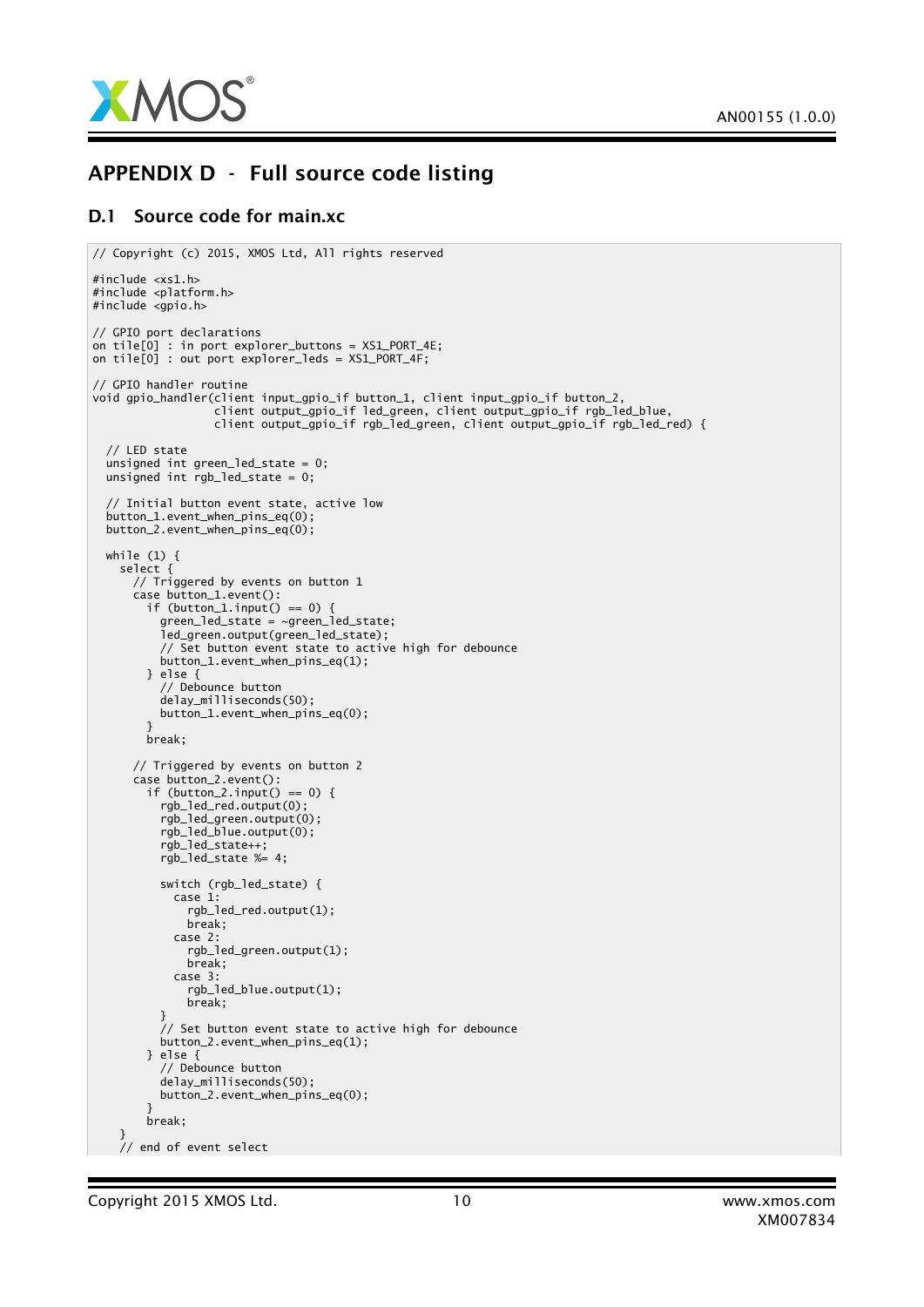

```
}
}
// The main() function runs a single task which takes the gpio interfaces as parameters
int main() {
  input_gpio_if i_explorer_buttons[2];
  output_gpio_if i_explorer_leds[4];
 par {
     on tile[0] : input_gpio_with_events(i_explorer_buttons, 2, explorer_buttons, null);
     on tile[0] : output_gpio(i_explorer_leds, 4, explorer_leds, null);
     on tile[0] : gpio_handler(i_explorer_buttons[0], i_explorer_buttons[1],
                                i_explorer_leds[0], i_explorer_leds[1],
                                i_explorer_leds[2], i_explorer_leds[3]);
 }
  return 0;
}
```